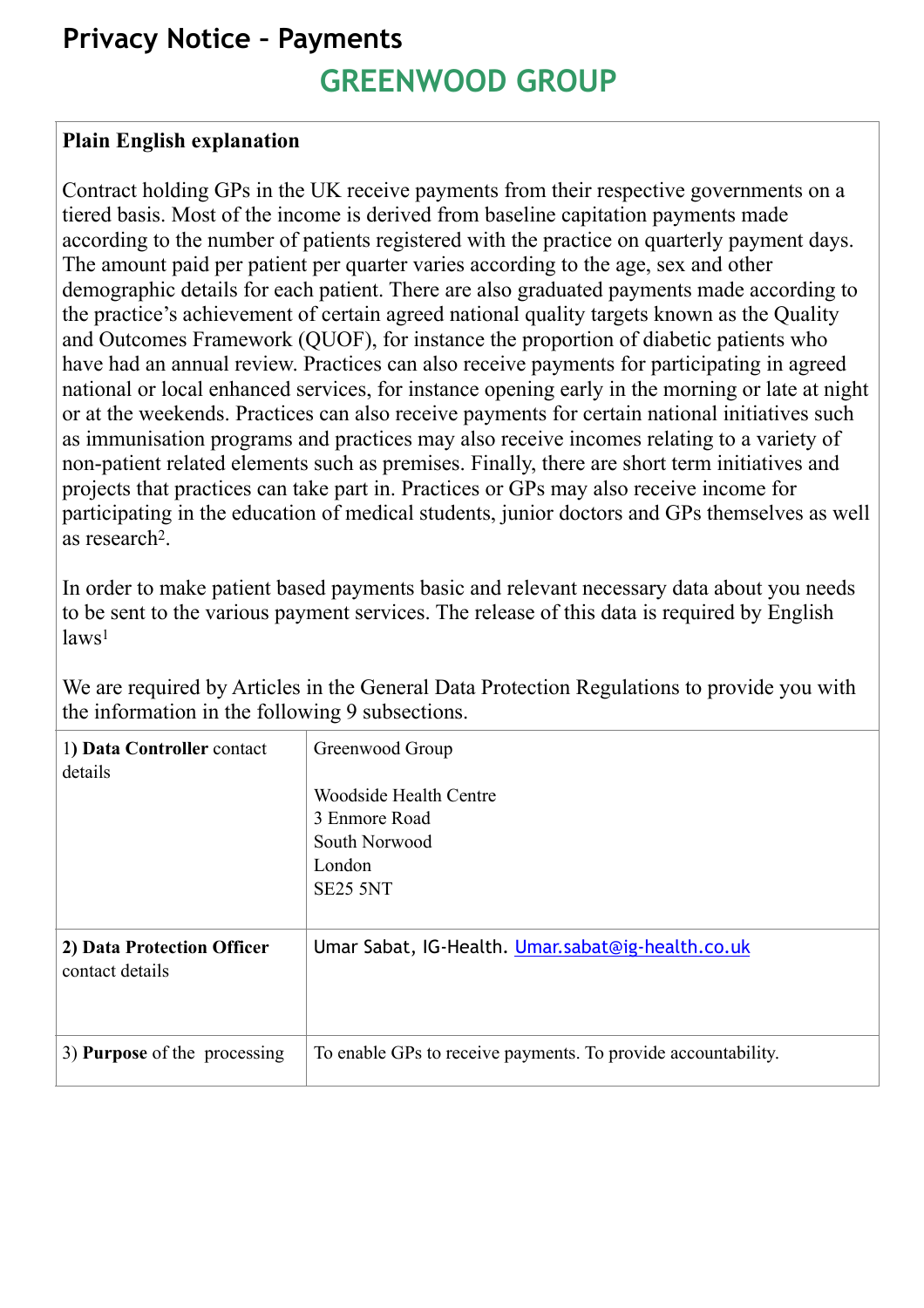## **Privacy Notice – Payments**

| 4) Lawful basis for processing                                       | The processing of personal data in the delivery of direct care and for<br>providers' administrative purposes in this surgery and in support of direct<br>care elsewhere is supported under the following Article 6 and 9 conditions<br>of the GDPR:<br>Article $6(1)(c)$ "processing is necessary for compliance with a legal<br>obligation to which the controller is subject."<br>And<br>Article $9(2)(h)$ 'necessary for the purposes of preventative or<br>occupational medicine for the assessment of the working capacity<br>of the employee, medical diagnosis, the provision of health or<br>social care or treatment or the management of health or social<br>care systems and services" |
|----------------------------------------------------------------------|---------------------------------------------------------------------------------------------------------------------------------------------------------------------------------------------------------------------------------------------------------------------------------------------------------------------------------------------------------------------------------------------------------------------------------------------------------------------------------------------------------------------------------------------------------------------------------------------------------------------------------------------------------------------------------------------------|
| 5) Recipient or categories of<br>recipients of the processed<br>data | The data will be shared with Health and care professionals and support<br>staff in this surgery and at hospitals, diagnostic and treatment centres who<br>contribute to your personal care.                                                                                                                                                                                                                                                                                                                                                                                                                                                                                                       |
| 6) Rights to object                                                  | You have the right to object to some or all the information being processed<br>under Article 21. Please contact the Data Controller or the practice. You<br>should be aware that this is a right to raise an objection, that is not the<br>same as having an absolute right to have your wishes granted in every<br>circumstance                                                                                                                                                                                                                                                                                                                                                                  |
| 7) Right to access and correct                                       | You have the right to access the data that is being shared and have any<br>inaccuracies corrected. There is no right to have accurate medical records<br>deleted except when ordered by a court of Law.                                                                                                                                                                                                                                                                                                                                                                                                                                                                                           |
| 8) Retention period                                                  | The data will be retained in line with the law and national guidance.<br>https://digital.nhs.uk/article/1202/Records-Management-Code-of-<br>Practice-for-Health-and-Social-Care-2016<br>or speak to the practice.                                                                                                                                                                                                                                                                                                                                                                                                                                                                                 |
| 9) Right to Complain.                                                | You have the right to complain to the Information Commissioner's Office,<br>you can use this link https://ico.org.uk/global/contact-us/                                                                                                                                                                                                                                                                                                                                                                                                                                                                                                                                                           |
|                                                                      | or calling their helpline Tel: 0303 123 1113 (local rate) or 01625 545 745<br>(national rate)                                                                                                                                                                                                                                                                                                                                                                                                                                                                                                                                                                                                     |
|                                                                      | There are National Offices for Scotland, Northern Ireland and Wales, (see<br>ICO website)                                                                                                                                                                                                                                                                                                                                                                                                                                                                                                                                                                                                         |

1, NHS England's powers to commission health services under the NHS Act 2006 or to delegate such powers to CCGs and the GMS regulations 2004 (73)1